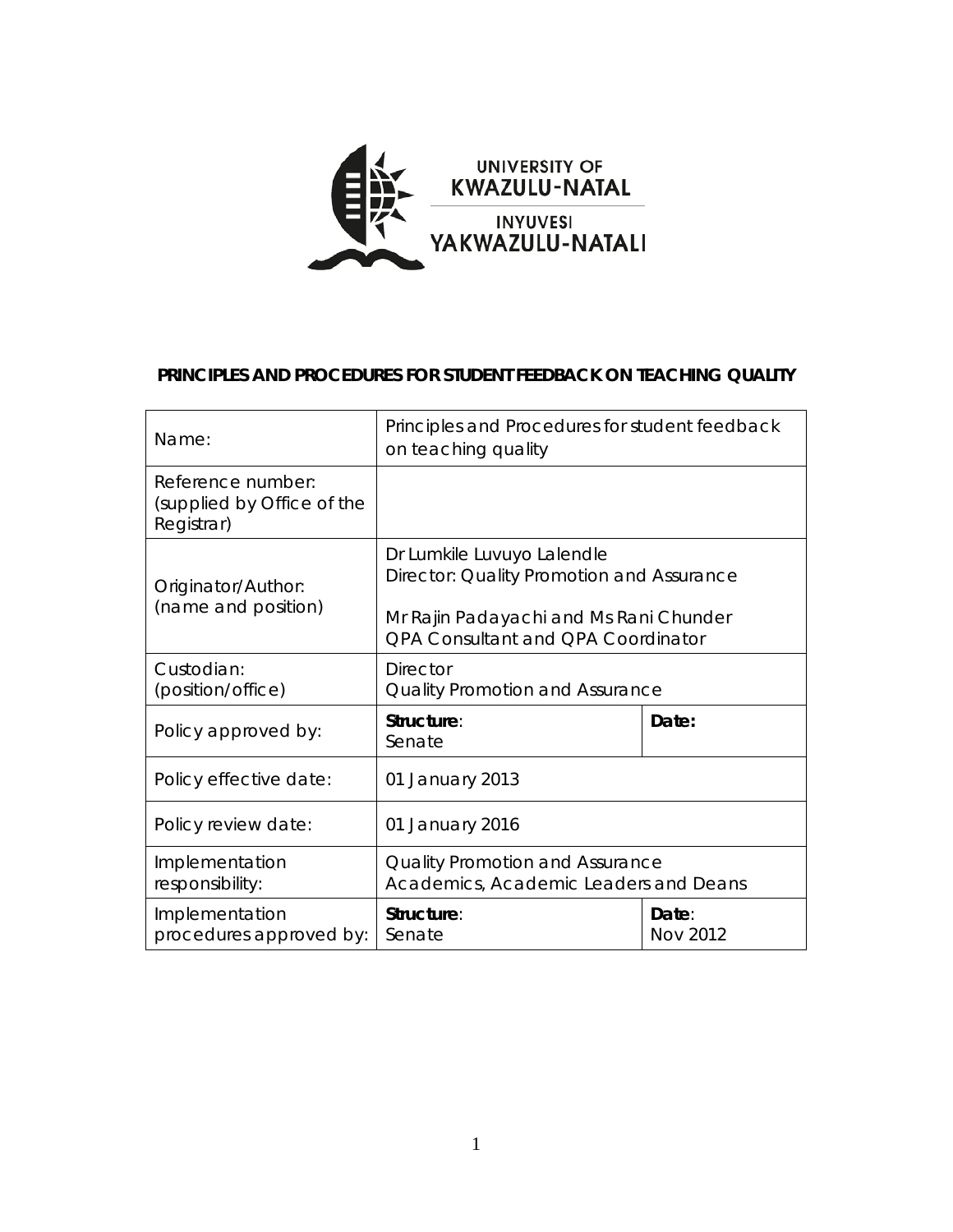# **1. PURPOSE STATEMENT**

This document outlines the University's approach to the evaluation of teaching through its systems of student feedback which is one of a number of ways of evaluating teaching and learning effectiveness. Student feedback is important in providing evidence-based information that assists the University to improve teaching quality and assist academics, as part of their professional development, to periodically reflect on their teaching practice. This process should also be used in conjunction with peer evaluations and other forms of evaluation.

Student evaluations will also provide college, school and academic leaders with composite reports to enable them to give the necessary support and take corrective action in modules that are not meeting quality standards and expectations. From these reports, academic leaders and line managers may identify areas that require improvement as well as reward excellence in respect of teaching quality.

## **2. INTRODUCTION**

UKZN is committed to excellence in teaching and learning. It recognises that a fair and transparent system of evaluation is essential to maintain the quality of teaching and learning at the university. The University has an extensive system of student feedback on modules managed by Quality Promotion and Assurance (QPA). The system is one of the key institutional quality processes aimed at providing feedback to the lecturers and their line mangers and in assessing teaching quality.

## **3. DEFINITION OF TERMS**

- 3.1. **Assessment:** the process of gathering information to improve student learning through formative and summative judgments.
- 3.2. **Module:** a coherent delivery of learning offered by the University over a semester.
- 3.3. **Student Evaluation:** the collection, analysis and interpretation of data and feedback on the quality of teaching and learning.
- 3.4. **Student Feedback:** a university process that enables students to comment on teaching quality in modules and academics to receive feedback on various aspects of their teaching based on the module evaluated.
- 3.5. **Student Feedback Report:** a QPA report of student feedback on teaching quality gathered from questionnaire responses. This can be either a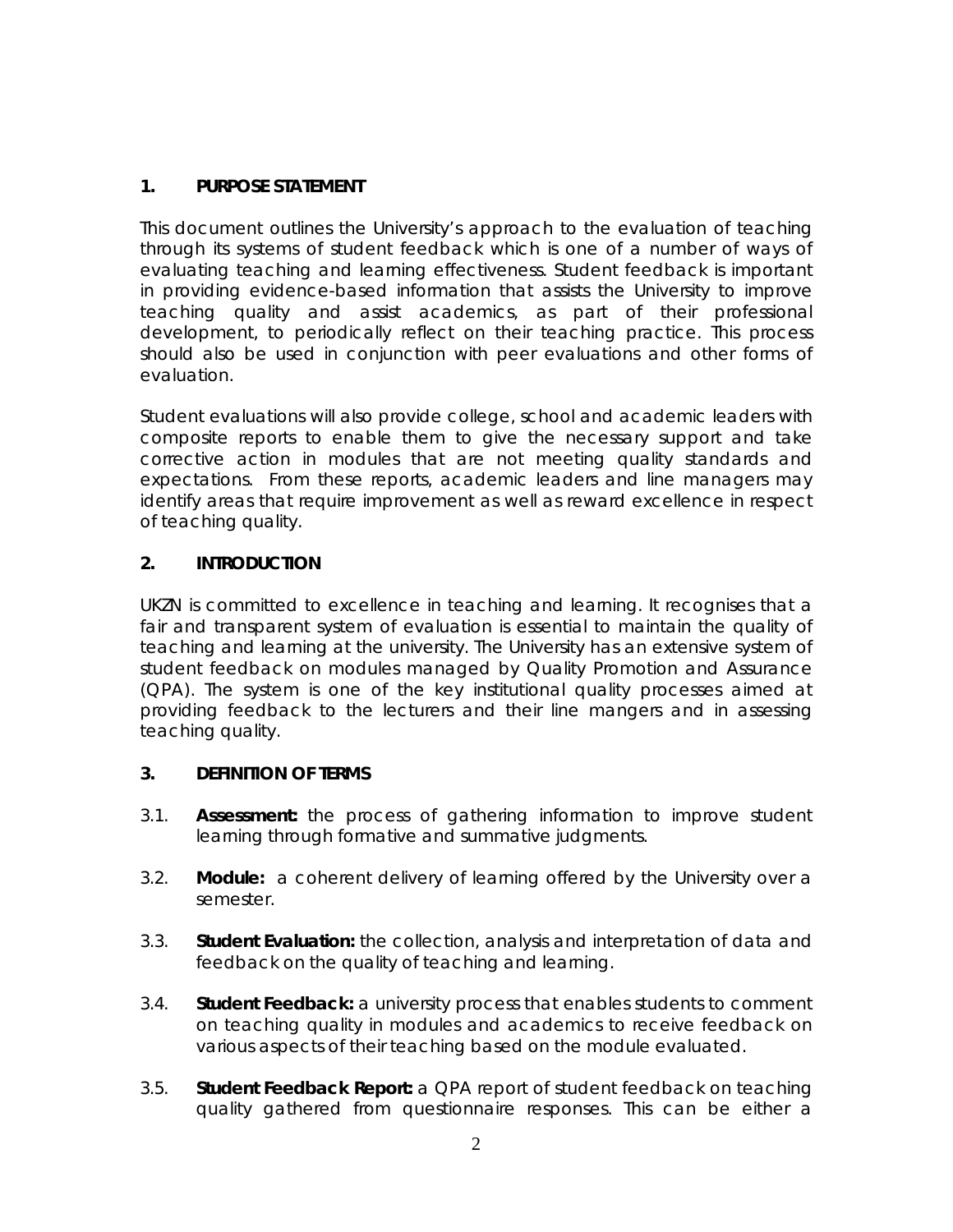manually administered or electronically generated product from online surveys that a lecturer receives after the evaluation.

## **4. SCOPE**

- 4.1 These principles and procedures apply to all staff and students of UKZN.
- 4.2 The practice of student feedback on teaching quality covers teaching and learning, supervision of post-graduate student and all related activities at the University.
- 4.3 These principles and procedures must be read in conjunction with the Quality Promotion and Assurance Policy and with all the UKZN policies that govern and regulate teaching, learning, and assessment; with the Principles and Guidelines on Academic Staff Promotions and the amended University Strategic Plan (2007-2016).

## **5. PRINCIPLES**

- 5.1. All academics must obtain independent student feedback on modules that they teach at each offering of the module.
- 5.2. Student evaluations used as part of a teaching portfolio that forms part of the promotion process must be obtained in the past not exceeding five years.
- 5.3. Students must participate in the evaluation of teaching quality by providing feedback on the modules they take.
- 5.4. A range of factors in the evaluation of teaching quality through student feedback must be considered which includes the discipline content, assessment, the level, the learning outcomes, and lecturer style.
- 5.5. Student feedback is obtained for formative developmental purposes and to monitor, maintain and improve the quality of teaching and curricula.
- 5.6. Evaluation of teaching quality by students is used for summative purposes in that evidence gathered informs academic promotion, probation, teaching awards and performance management.
- 5.7. The administration of the manual system of evaluation should be managed by the school and not the lecturer of the module being evaluated. Academics are encouraged to use the electronic student feedback questionnaire.
- 5.8. Student evaluation should be triangulated with other evaluations including but not limited to external, peer and self-evaluation.
- 5.9. The practice of obtaining student feedback on teaching quality must preserve anonymity of respondents.
- 5.10. Academics are required to reflect on issues raised in feedback reports and inform students on changes effected in the modules as a result of student feedback in order to preserve the efficacy of student feedback on teaching.
- 5.11. Modules with repeated low/poor student evaluations must be investigated by the respective line manager(s) responsible for teaching and learning in the School/College.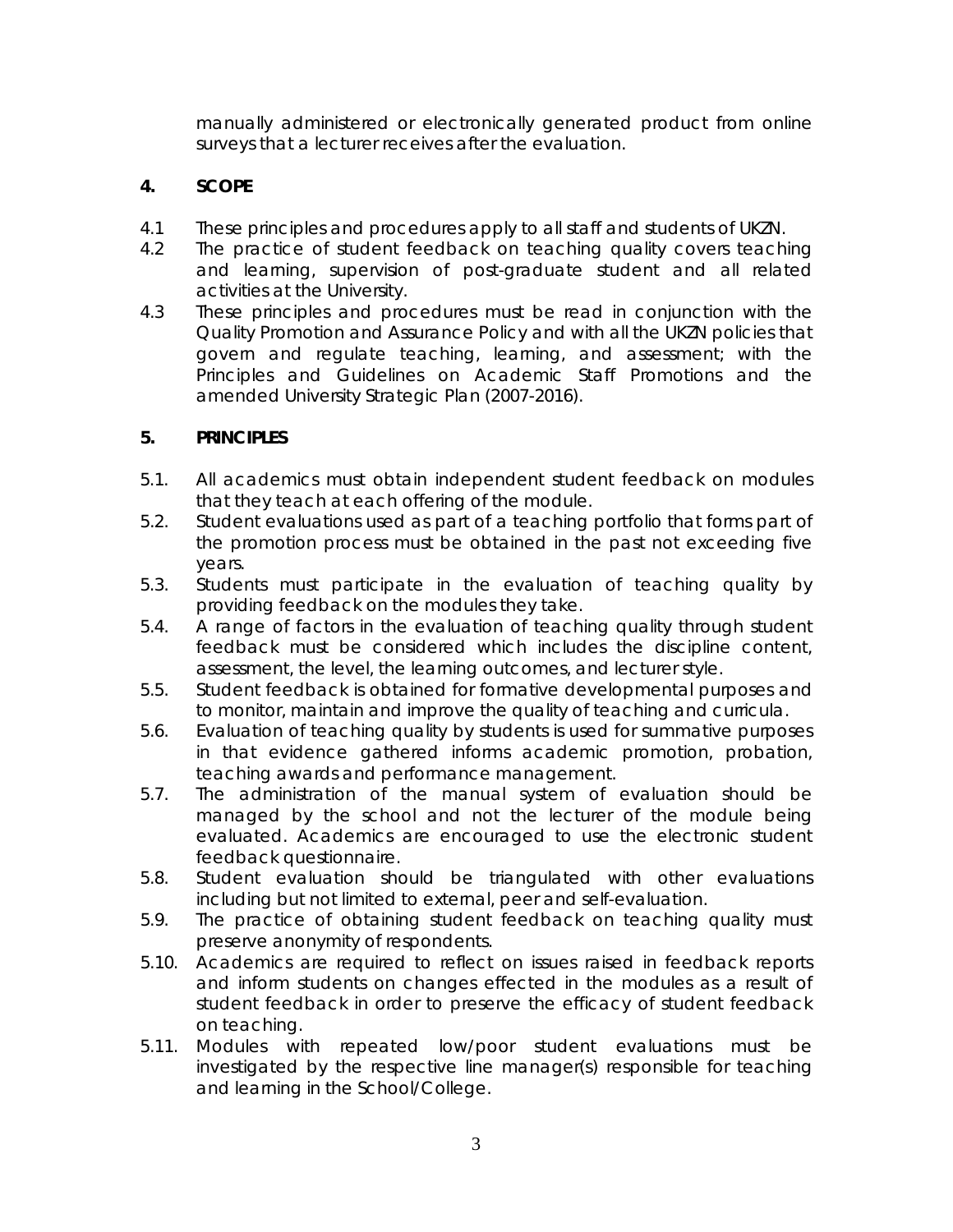- 5.12. Summarised student module evaluation reports should be available to staff and students in respective Schools and Colleges.
- 5.13. Reports that synthesize student feedback across modules /programmes in a given period (e.g. annually) should be produced and tabled at respective School and College Boards as part of continuous teaching and learning quality monitoring and improvement.

#### **6. IMPLEMENTATION**

#### **6.1 General Procedures**

- 6.1.1 The QPA's Student Feedback Questionnaire must be administered after each offering of the module but definitely after three cohorts of students have taken the module.
- 6.1.2 All new modules must be evaluated at the end of the first offering to provide feedback to the designers.
- 6.1.3 Evaluation may be undertaken more frequently, to evaluate staff on probation or those seeking promotion, including where high failure rates have been identified and where previous student feedback has been negative.
- 6.1.4 Feedback will be gathered using the QPA Student Feedback Questionnaires which can be administered online via learning.ukzn.ac.za or manually using questionnaires provided on the QPA website and administered to students on-site.
- 6.1.5 The manual independently administered evaluations should be sent to QPA within five working days from the date of it being administered and they should not be handled by the academic(s) concerned with teaching of module being evaluated.
- 6.1.6 The QPA Student Feedback Questionnaire has a number of core compulsory questions which must be administered. Academics may select additional questions from a list of optional questions. The questionnaire should not include more than 30 questions.
- 6.1.7 In exceptional circumstances, where appropriate, an alternative questionnaire may be used to evaluate teaching in a particular context. The instrument must be approved by QPA in consultation with the School Academic Leader: Teaching and Learning and should contain the core questions in the appropriate categories.
- 6.1.8 Responses to each question and the questionnaire as a whole will be given a rating and will be colour coded to indicate student opinions on an aspect of teaching quality in a particular module: Green - meeting expectations, orange - need focused attention to identified areas, red – urgent attention is needed.
- 6.1.9 Completed Student Feedback Reports generated will be sent by QPA to the lecturer, respective Academic Leader, School Academic Leader Teaching and Learning, Dean and Head of School (HOS) and to the College Dean Teaching & Learning.
- 6.1.10 Where response rates are lower than 25% of the total number of students register for a module careful immediate consideration should be given by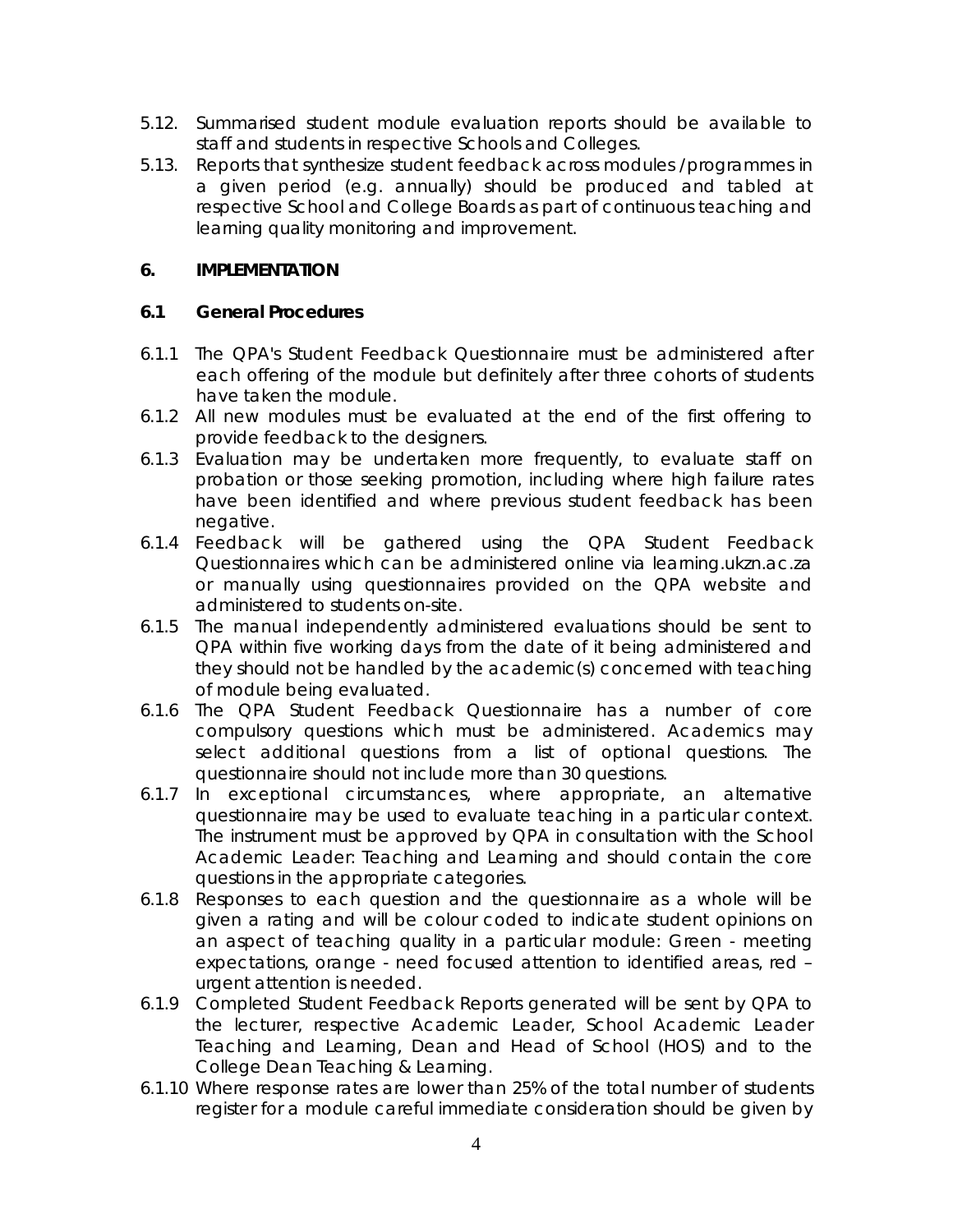the line manager to obtaining additional sources of feedback and alternative ways improving response rates. In students' feedback from post graduate students as minimum of six passed and current students should complete QPA student feedback questionnaire.

- 6.1.11 Modules with poor student evaluations must be identified and the respective line manager(s) should discuss them with the academic in order to plan remedial action that should be taken to address quality challenges.
- 6.1.12 Composite reports will be provided to leaders of the College to enable them to identify modules that could present risks to College expected outputs and raise awareness of areas that will need focused attention.

#### **6.2. Responsible entities for implementation**

## **6.2.1 QPA staff**

- 6.2.1.1 QPA will process the manual student feedback and provide a Student Feedback Report within 40 working days from the day they are submitted to QPA.
- 6.2.1.2 QPA will provide synthesis reports annually on modules evaluated and advise College Deans of Teaching and Learning on interventions that could to be introduced to improve teaching quality.
- 6.2.1.3 QPA will ensure that all modules evaluated and an overall rating (score) of each module is published on the QPA website.

## **6.2.2 Schools**

- 6.2.2.1 School Academic Leaders will provide QPA with a schedule for evaluation of modules before the academic year begins. The Academic Teaching and Learning must monitor the cycle of evaluations to ensure that all modules are evaluated and adhere to the schedule as per policy.
- 6.2.2.2 Careful consideration should be given to the scheduling of evaluations to avoid questionnaire fatigue.
- 6.2.2.3 College Deans of Teaching and Learning, Deans and Heads of School, or School Academic Leader: Teaching and Learning can request evaluations which are additional to those in the schedule to be conducted where necessary.
- 6.2.2.4 Academics in consultation with the College Dean of Teaching and Learning, Dean and HOS and teaching and learning academic leader will decide on the method of evaluation which should take careful consideration of such factors as access to computers and familiarity with online via learning.ukzn.ac.za or an applicable electronic platform.
- 6.2.2.5 Academic Leaders and the Dean and HOS may decide which student feedback reports to discuss with the staff member. They may use other available information about teaching and learning to moderate the feedback in the report and decide on a course of action as part of performance management and professional development plan of the staff member for the management of teaching and learning quality.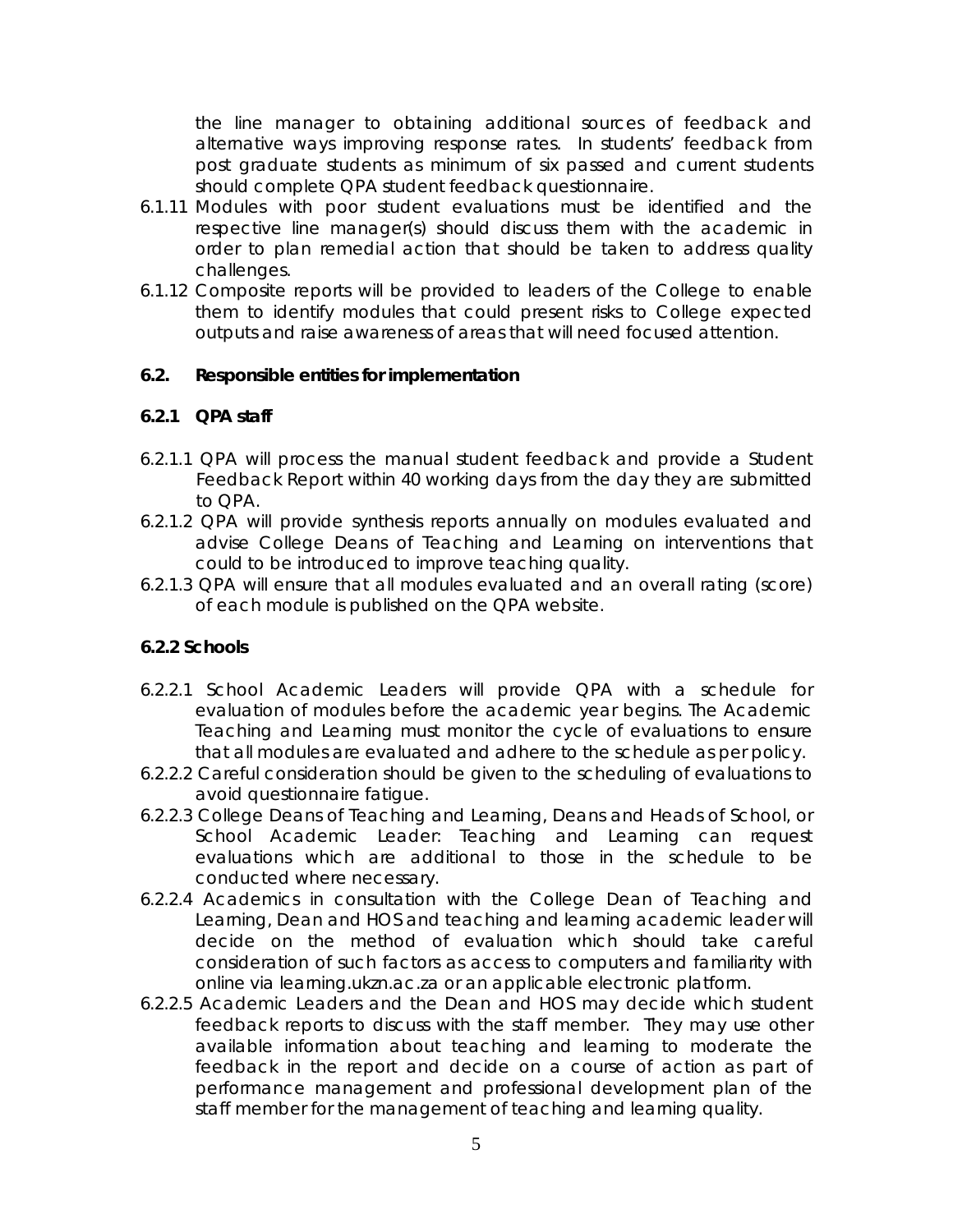## **UNIVERSITY OF KWAZULU-NATAL**

## **ANNEXURE 1: Ratings and Weightings submission to Senate**

## **SUBMISSION IDENTIFIERS:**

| Title      | Ratings and Weighting in students evaluation on TQ   |
|------------|------------------------------------------------------|
| Author and | Dr Lumkile Lalendle (Director: Quality Promotion and |
| position   | Assurance)                                           |

## **APPROVAL HISTORY**

| <b>Structure consulted</b>               | Target date for<br>discussion | <b>Outcome</b> |
|------------------------------------------|-------------------------------|----------------|
| <b>CAAB</b> (Health Sciences)            | 29 July 2013                  | Supported      |
| CAAB (AES)                               | 30 July 2013                  | Supported      |
| CAAB (Law and Management)                | 31 July 2013                  | Supported      |
| <b>CAAB</b> (Humanities)                 | 7 August 2013                 | Supported      |
| Teaching and Learning strategy<br>Groups | 8 October 2013                | Supported      |
| Senate                                   | 6 November 2013               |                |

## **SUBMISSION CONTENT**

#### **Proposal**

To consider the proposed ratings and weightings to be part of the early warning systems for modules that are at risk in schools and colleges in the implementation of a new reporting system on student evaluation of teaching quality (TQ):

In respect to weighting of the different aspect in the evaluation of a module QPA would like to propose that:

- **1. The module component be given a weighting of 10% out of 100%** [*This includes coherence of topics within the module, how the module fostered enthusiasm amongst students and the impact of tutorials and/or practicals (where applicable) in fostering better understanding of the content. See Question 1-3 on the attached document]*
- **2. The role of the Facilitator be given a weighting of 50% out of 100%** *[This speaks of Facilitators (Lecturers and Tutors) preparedness, punctuality, approachability and availability]*
- 3. **Assessment of the module be given a weighting of 40% out of 100%** [This entails the guidance provided in formative assessment and provision of useful feedback; appropriateness of assessments and level of difficulty]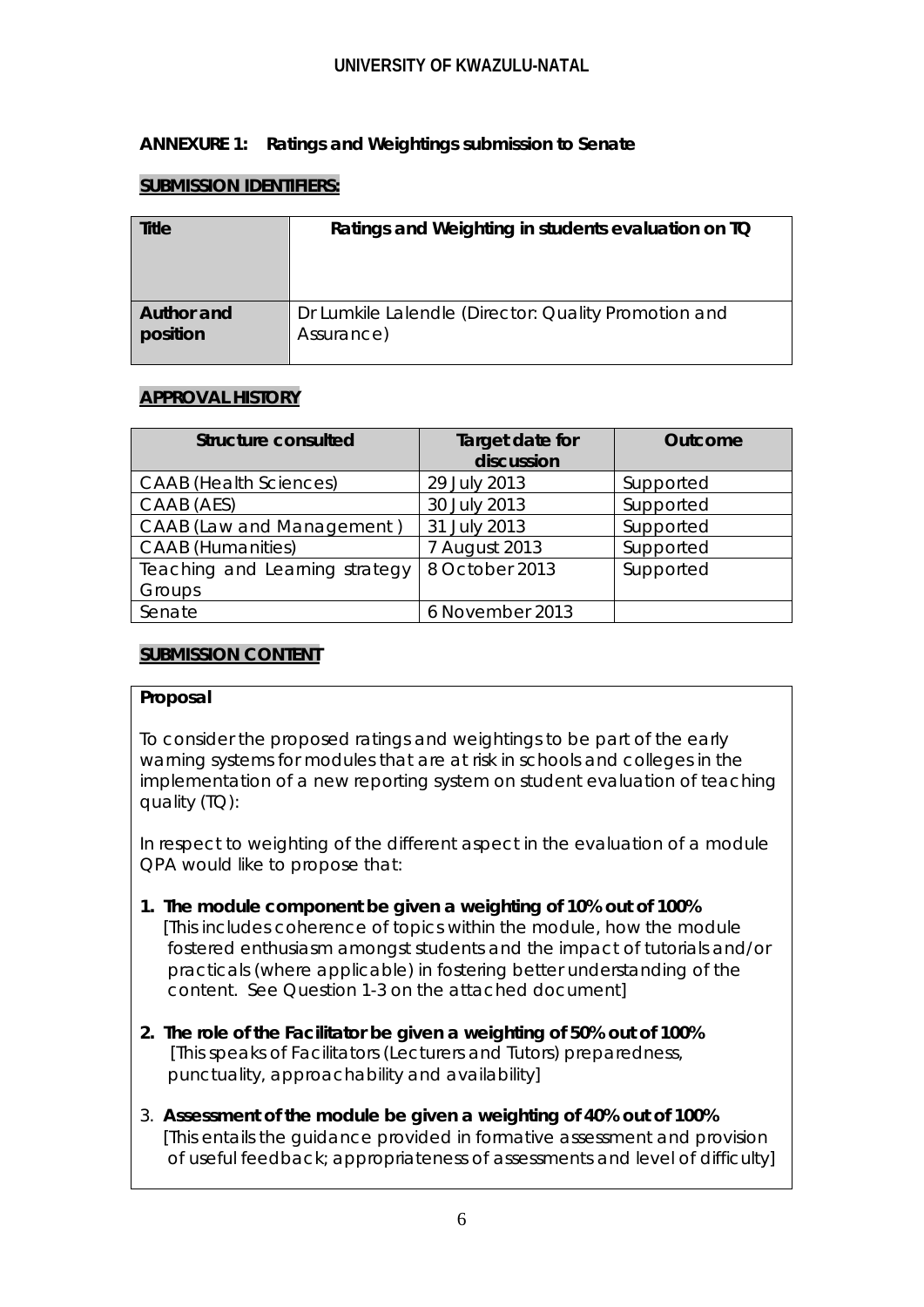# **The early warning module system/Robot system**

As teaching and learning is a critical component in a number of performance, promotions and teaching development and support initiatives at the University. The overall assessment of modules by students is critical in all the above mentioned processes, there is a need to set some targets that are realistic and take cognisance of our aspirations as a globally competitive institution and that values high levels of performance in all areas.

An early warning system that enables prompt action to be taken, where warranted, will operate as a "robot system" for ease of reference.

A module that is rated by students in the QPA student evaluation of teaching quality will be given ratings that are aligned with the performance management system (1-4) and the following colour-coding:

**Blue:** is for modules that are rated by students at **90 % to 100%**. This is an assurance that students are satisfied will all aspects of the module and there is no need for concern.

## **Performance rating 4**

**Green:** is for modules that are rated by students at **80 % to 89 %**. This is an assurance that students are satisfied will most aspects of the module and there is some room for improvements.

#### **Performance rating 3**

**Yellow:** will be assigned to a module that is rated by students in a range between **70 % to 79 %**. This is an indication that there are some aspects of the module that need attention and the lecturer and line manager should engage with those issues urgently to safeguard teaching quality. **Performance rating 2** 

**Red:** will be given to modules that are rated by students **below 70%**. This is a sign that there might be serious challenges with some or all aspects of the module and urgent and prompt action need to be taken by the lecturer, Academic Leaders and Dean. Modules that are at this level will need to be monitored and be evaluated every time they are offered until they have graduated to yellow and green status to protect students and university interests.

#### **Performance rating 1**

**NB:** Student evaluations of modules should be considered together with student performance; moderator/external examiners reports and peer evaluations.

# **Motivation**

These proposals are in line with teaching and learning goal 4 of the Strategic Plan 2007-2016 and the new Quality Promotion and Assurance Policy with its accompanying Principles and Procedures on student evaluation of teaching quality. As part of the global university fraternity which prides itself with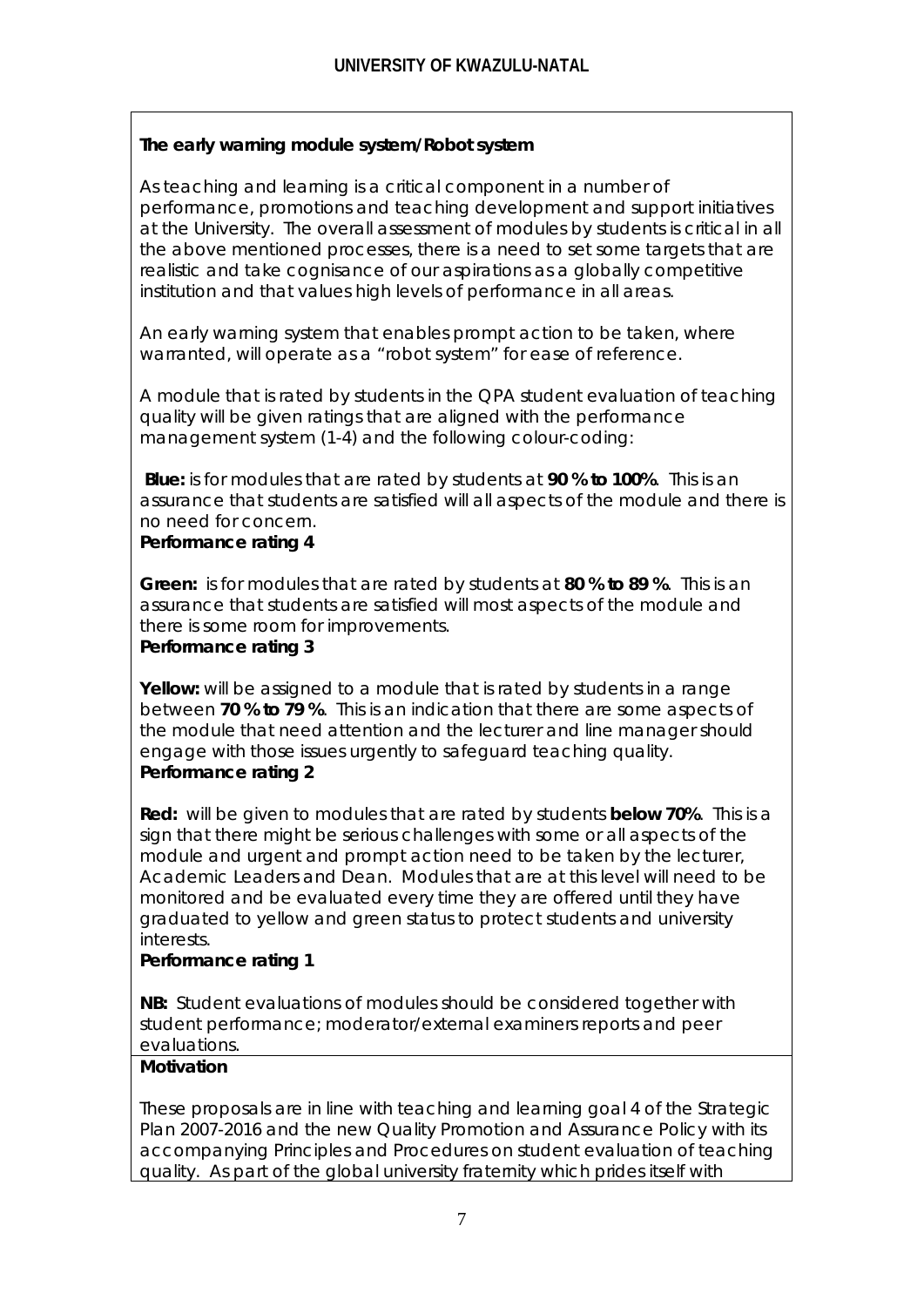preserving excellence UKZN has benchmarked with other Universities - University of St Andrew, University of Westminster and City University - in this area. Satisfaction levels that are below 3.5 in a five point scale warrant intervention by the institutions we benchmarked against.

The early warning system thresholds provided above are also informed by the pilot undertaken in the School of Mathematics, Computer Science and Statistics in the College of Agriculture, Engineering and Science. In the School 65% of modules evaluated achieved 80% and above; while 6% of modules where evaluated below 60%.

It is also noted that UKZN Extended Learning has set it target at 85% and above for all evaluations for its short courses.

## **Inputs from the Colleges Academic Boards:**

**Health Sciences** Proposed the following changes:

- 1. The weighting for module component should be 20% out of 100%
- 2. The weighting for assessment be adjusted from 40% to 30% out of 100% *(see attached minutes of the CAAB of 29 July 2013)*

## **Agriculture, Engineering and Science** :

The College supported the weighting and ratings without any changes *(see attached minutes of the CAAB of 31 July 2013)* **Law and Management :**

The College supported the weighting and ratings without any changes and further requested that the an electronic rating and weighting system be applied in student evaluations. (see attached minutes of the CAAB)

## **Humanities**

The College noted and supported the weighting and ratings without any changes

*(see attached minutes of the CAAB of 7 August 2013)*

**Financial implications:** Minimal as existing budgets should accommodate the changes

**Attachment: 1. Revised Student Evaluation Questionnaire 2. Excerpts of Minutes of the CAAB's (July and August 2013)**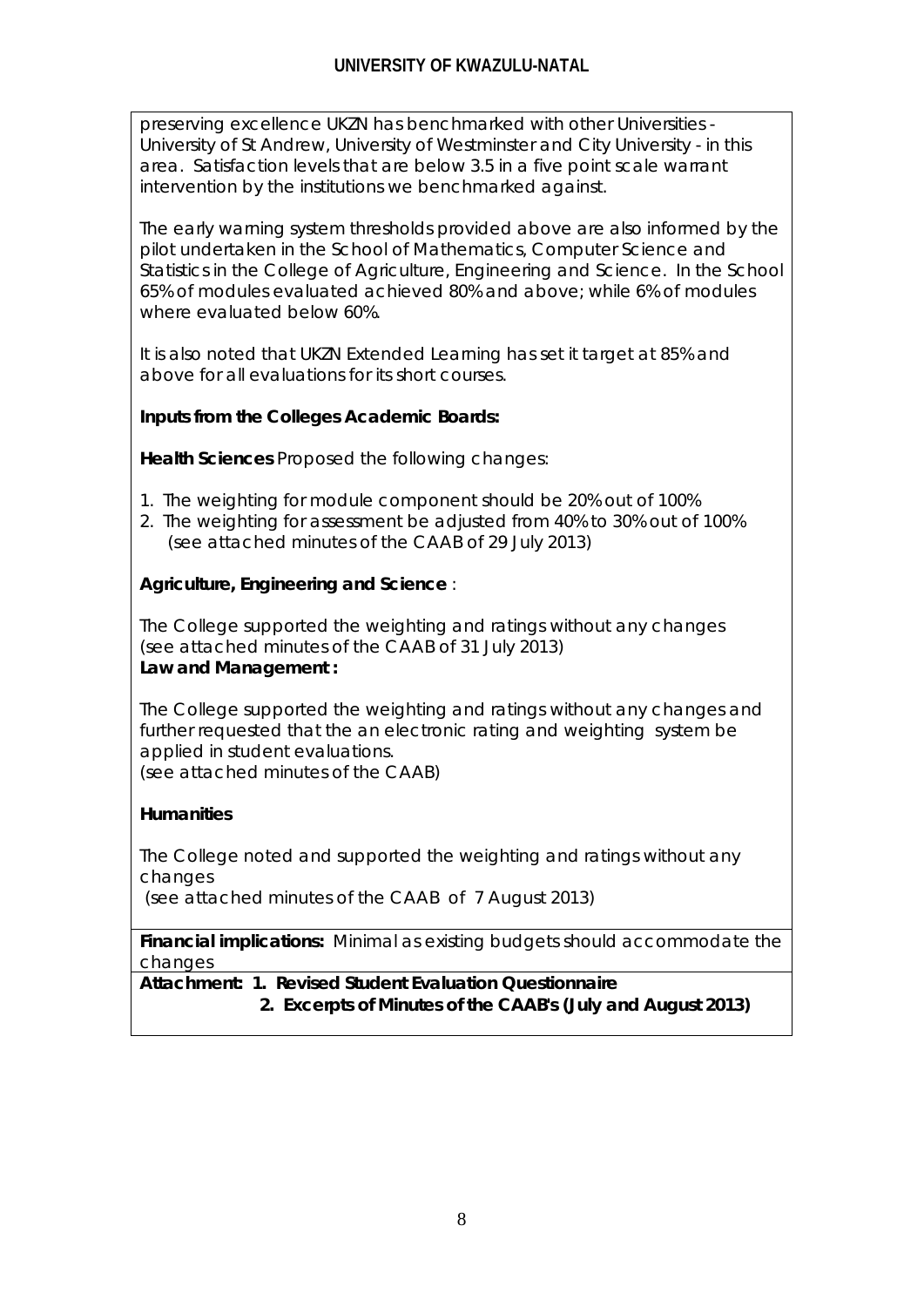## **ANNEXURE 2: Student Evaluation Questionnaire**

The aim of this questionnaire is to derive a minimal set of core questions that will capture the most important aspects of the class room environment so that the results of the student evaluation will lead to data-based class room enquiry.

## **Module**

- 1. It was clear to me how the different topics and sections of the module fitted together.
- 2. I felt enthusiastic about studying this module

## **Lecturer**

- 3. I thought that the lecturer was always well prepared.
- 4. I thought that the lecturer's explanations were clear.
- 5. I thought that the lecturer was approachable.
- 6. I found that the lecturer was available during consultation times.
- 7. I found the lecturer to be very knowledgeable about the content of the module

## **Assessment**

- 8. I thought there was a good link between what is learnt in the module and what is assessed.
- 9. I was provided with feedback on the assessment tasks
- 10. I found the feedback on assessment useful.

## **Tutorials/Practical's (if applicable)**

11. I found the tutorials/practical's helped me to understand the module better.

\_\_\_\_\_\_\_\_\_\_\_\_\_\_\_\_\_\_\_\_\_\_\_\_\_\_\_\_\_\_\_\_\_\_\_\_\_\_\_\_\_\_\_\_\_\_\_\_\_\_\_\_\_\_\_\_\_\_\_\_\_\_\_\_\_\_\_\_\_

12. I thought that the tutors were always well prepared.

**COMMENTS** (Brief statements, written in full)

- **13. What aspects of the module were facilitated well?**
- **14. What areas do you believe need to be improved in this module?**
- **15. Any other comments**